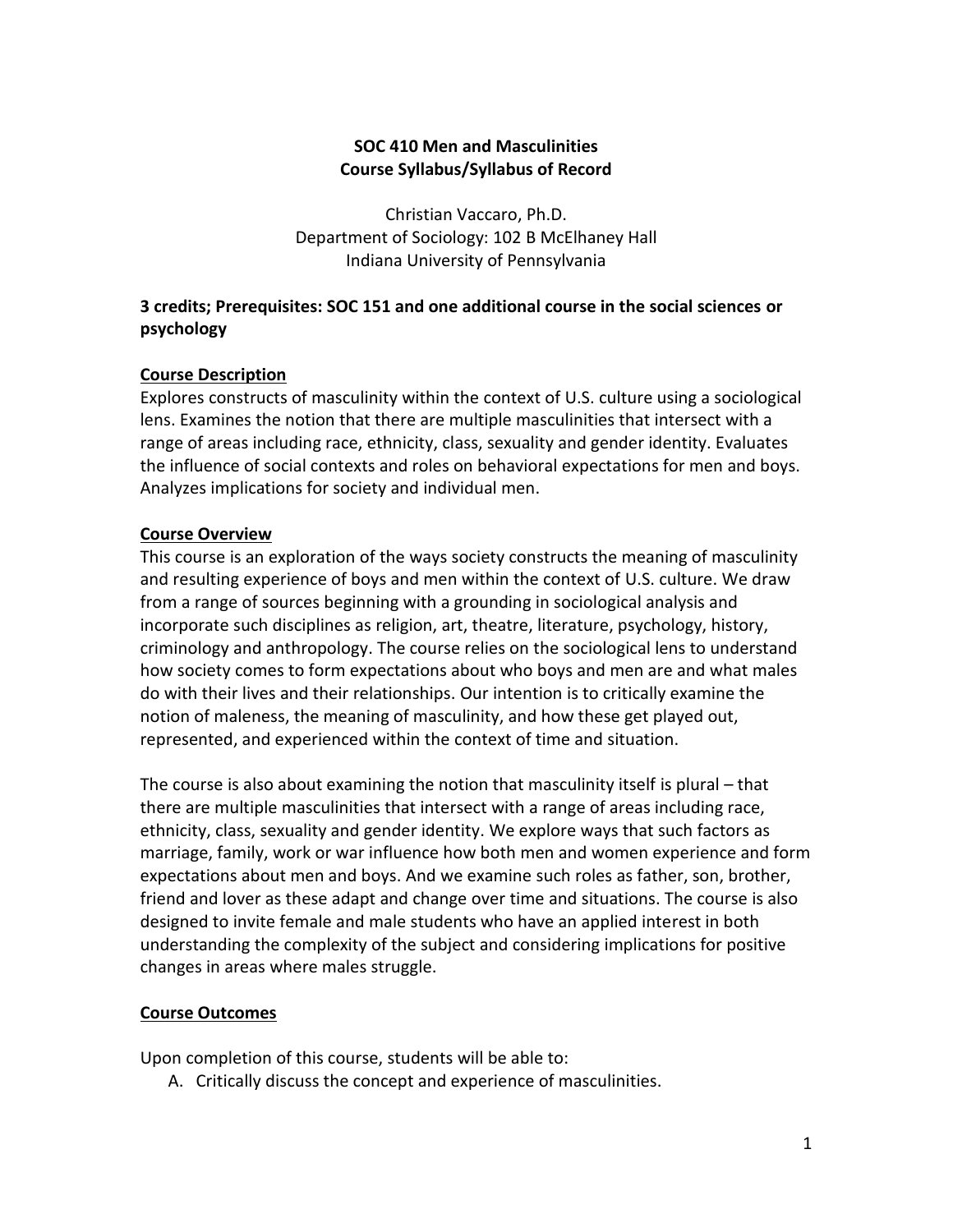- B. Articulate the range of ways masculinities are presented, researched, and theorized with attention to a sociological analysis.
- C. Demonstrate an understanding of the expressions of the masculine in the context of culture.
- D. Describe visions of maleness and masculinities that can be pursued by individuals, and in personal and professional relationships.
- E. Employ reflective thinking and engage in group interaction on the topic of masculinity.

## **Course Books**

Canada, Geoffrey. (2010). *Fist, Stick, Knife, Gun*. Boston: Beacon Press.

Miller, Arthur. (1964). *Death of a Salesman*. NY: Viking Press.

Reeser, Todd W. (2010). *Masculinities in Theory.* West Sussex, Great Britian: Wiley-Blackwell.

Additional readings: Additional articles will be required and available electronically.

# **Assignments and Criteria for Course Grade**

*Participation – 10% of grade/20 points – Show up, Speak up:* Students are expected to actively participate in class discussions. This relies on students reading the assignments, drawing from lecture, film, and on what other students have to say. Students who actively participate in general discussions, come to class prepared with some thinking they've done on the readings and class material, will get 15 of the 20 points possible for participation. Students who contribute substantially to class discussions, present ideas based on insights gained from readings, make connections between readings and other course materials will gain the full 20 points.

*Weekly reflections: 10 pts each, 120 total:* Prepare a one-to-two page, typed, double space, reflection on the readings for the week. Reflections may make connections to other course materials and experiences, films, lectures, etc. These are "informal" writings, and can include your personal thoughts and feelings, but must include concrete references to readings and related course materials. Grades are based on:

- (1) use of course readings and class discussions, lecture, and related materials
- (2) insight in providing a synthesis of the materials (ability to make connections)
- (3) evidence of thoughtful analysis and reflection
- (4) quality of writing

*Personal connection – 40 points:* This 5-6 page paper is about your journey through the world of men and masculinity. It can be written in whatever form fits best for your writing style and interest – an essay, a poem, short story, photo-narrative or other form. The paper can be personal in terms of your experience over your life or some aspect of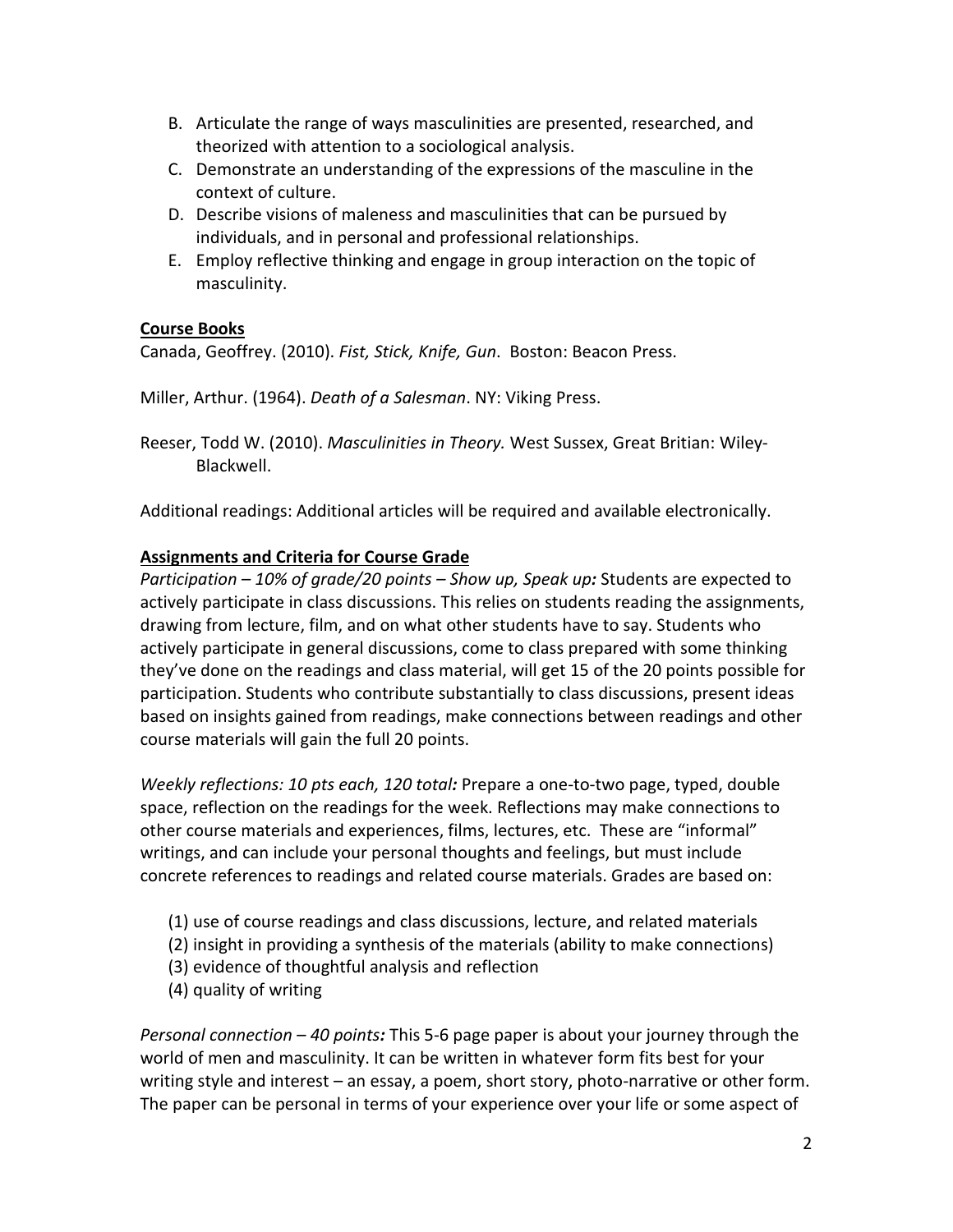your life, or it can be based on observation, what you have witnessed or thought about related to men/masculinities. It can also be a combination of these. This paper is less about using references or writing in a purely academic style and more about making the personal connection but also should reflect some of the topics covered in class. Grades will be based on:

- (1) Evidence of personal reflection relevant to the subject matter of the course
- (2) Evidence of relating to the course material/readings/films, etc.
- (3) Quality of writing

*Outside experiences: 20 points each (40 total):* During the semester there will be events on campus – a play, speakers at the 6:00 series or other forums, which will have particular relevance to the course. I will share information about relevant events with you - and also ask that you let me know of events that may be particularly valuable for students to attend. I ask that you plan to attend two of these outside events, write a short – two-page reflection on the subject matter of the event and its relevance to any aspect of the material we are covering in class. These short papers are due a week after the event. The papers should incorporate:

- (1) A brief overview of the event subject matter or theme
- (2) An analytical discussion of some aspect of subject matter or theme as relates to the course – this means drawing on course theory and ideas, providing insight about the topic or theme of the event, and make a connection to its relevance to men's lives

Grades for this assignment will be based on:

- (1) Quality of the brief overview
- (2) Critical discussion/analysis
- (3) Quality of writing

*Course Paper/Project – 80 pts total (70 points project, 10 points class presentation):* Students will develop a research or some other project that reflects an aspect of the course topic, men and masculinities, displays an ability to think critically, examines a particular aspect of the course topic with depth and insight, and uses outside sources of various types. The project is open to being something that reflects the student's personal or professional interest while providing a sociological analysis of the subject. The project can be presented in the form of a critical essay, performance piece, art, music, poetry or other form. In whatever form you select, the critical analysis of the subject needs to be present. Thus, a creative piece – fiction, art, or the like, would be accompanied by an 8-10 page paper providing critical analysis. Regardless of how you approach this assignment the project must display the student's use of course materials, critical thinking and application about the materials, and draw on outside sources. See the description of the course paper expectations at the end of this syllabus.

#### **Course Grades**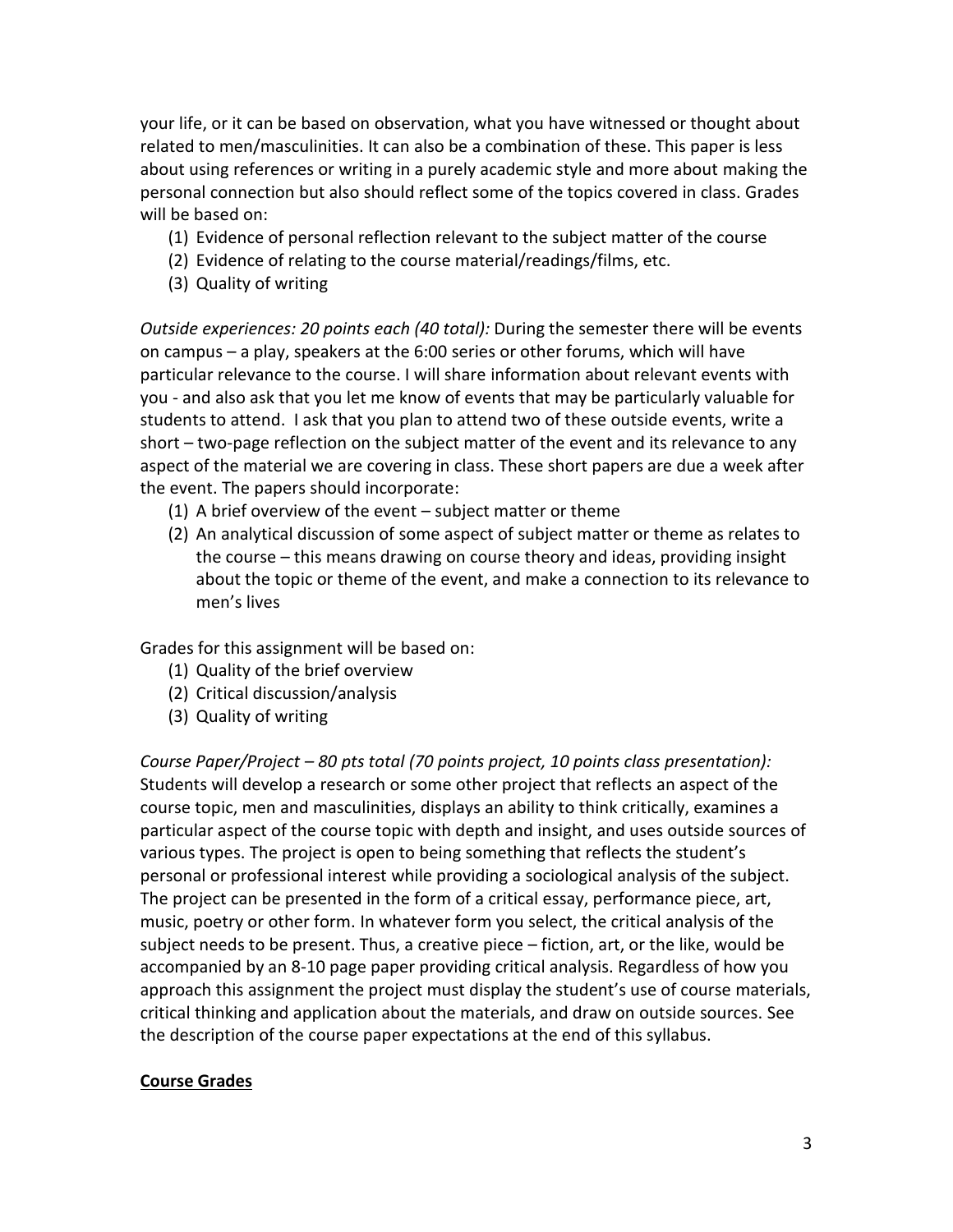Grades are based on a 300 point scale from the assignments above. Letter grades will be assigned based on the following:

- 271-300 points A
- 241-270 points B
- 211-240 points C
- 181-210 points D
- Below 181 points F

## **Attendance Policy**

The University expects all students to attend class. Individual faculty members may define attendance standards appropriate to each course and the consequences of not meeting those standards, within the following guidelines:

- 1. Each policy must be distributed in writing during the first week of the course. Normally, it is expected that the information dealing with class attendance standards will be distributed with the course syllabus.
- 2. Each policy must define some limited level of allowable absence.
- 3. Each policy must recognize students' need to miss class because of illness, personal emergency, or active military duty.
- 4. Each policy must not penalize students who add the class during the specified university drop/add period and must allow those students to make up work missed before adding the class.

# **Late Work/Missed Exams**

## *Please note: Individual faculty members may tailor late work and missed exam policies to their own courses.*

All written work must be turned in on the day that it is due. Exceptions will only be given under special circumstances and such an arrangement must be approved by the professor **prior** to the due date of the assignment. The professor reserves the right to determine whether or not an extension will be granted without penalty. In the event of an emergency and/or family crisis, you must contact me *no later than the first class meeting* following the missed assignment. You will be required to provide written documentation of your emergency or family crisis and the professor reserves the right to determine whether or not an extension will be granted without penalty.

Make-up exams are not intended to accommodate those students who merely wish to postpone taking the exam. The University recognizes only a few excuses for missing exams, including religious holidays, University-approved travel, family crisis, and illness. If you have a University recognized excused absence but cannot provide written documentation, you will receive a 0 on the missed exam. Make-up exams will be given in the format to be determined by the instructor. *The instructor reserves the right to*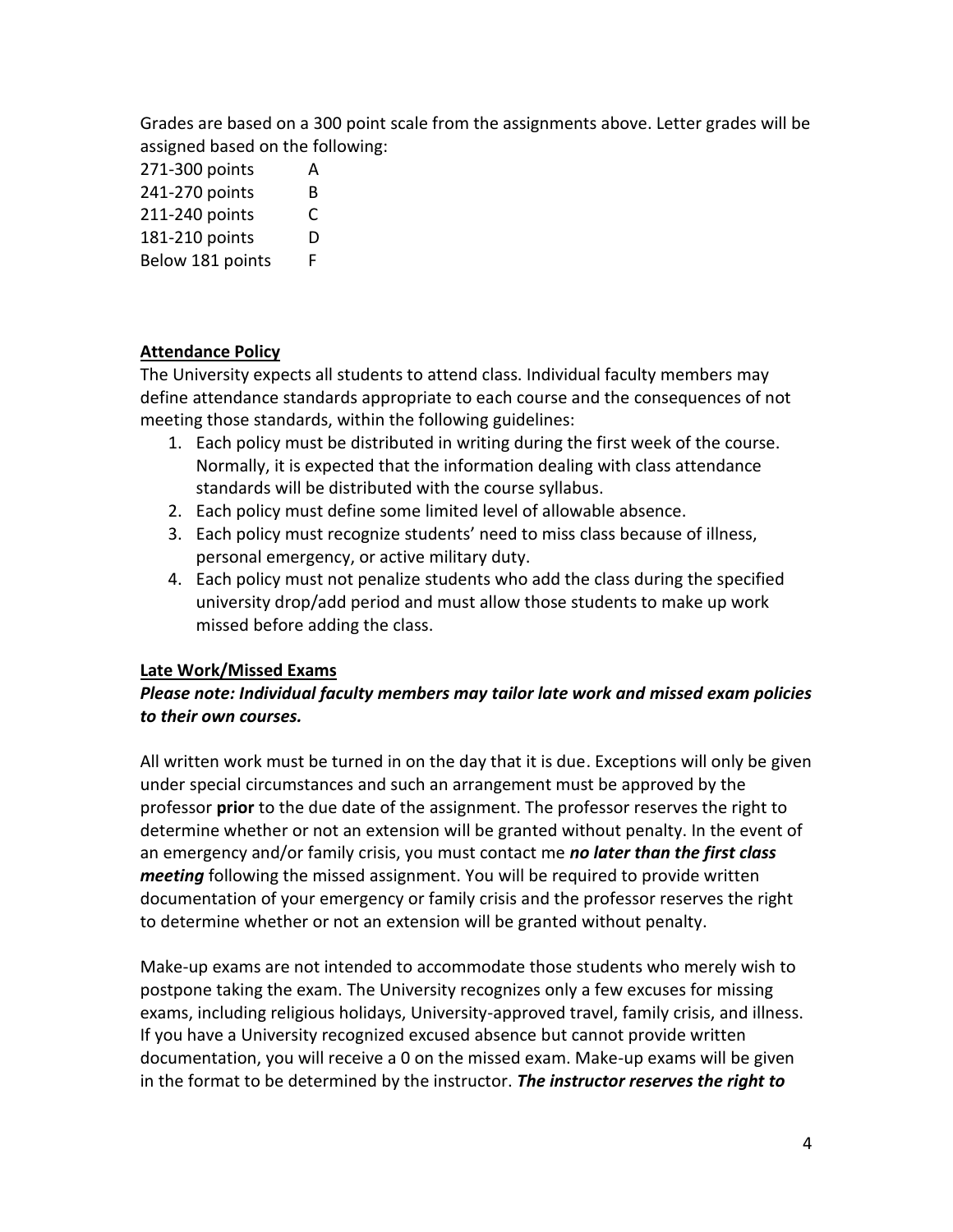*refuse to administer a make-up exam.* Only **one** make-up exam will be granted per student during the semester.

### **Academic honesty**

Students are expected to maintain the highest standards of honesty and integrity, including that all work submitted is your work. Plagiarism is the act of copying another person's work without acknowledging the source or submitting work that is not your own. This is against university policy and principles of scholarship. Papers must be written in your own words. If you paraphrase or quote from any source (including material downloaded from the Internet), that paraphrase or quote must be acknowledged and cited with page numbers included. Exact quotes need to be placed in quotation marks. Students are expected to use APA or MLA style for in-text citations and reference lists. Plagiarism will be grounds for receiving an F on your paper and possibly an F for the course, depending on the severity of the offense.

## **Learning environment**

An important aspect of this class is that we are creating a learning community. I trust that together we will share a dialogue about the topic of the course, using materials from the readings, lectures, films to inform our thinking and what we share, but also drawing from our own observations and life experience. Since this course particularly is one where we attempt to cross disciplines – the voices of all of us, from our various academic perspectives, is critical to a successful class.

As you share and think about the class, consider ways to present your ideas with respect for others, understanding differences in our individual experiences and approaches to academic work. Also, be aware of classroom dynamics; if things aren't going well, help to make them better, participate actively, challenge yourself in becoming a scholar and a contributor to the discourse on men and masculinities.

# **Support**

I feel strongly that my role as professor is to support your learning. Please let me know if you are struggling with any aspect of the course material, assignments or interactions. Stop by my office to chat, share ideas, or ask questions.

### **Bibliography and Related Sources:**

- Bird, S. (1996). "Welcome to the Men's Club: Homosociality and the Maintenance of Hegemonic Masculinity." *Gender & Society* 10:120-132.
- Bordo, S. (2000). *The Male Body: A New Look at Men in Public and in Private*. New York, NY: Farrar, Straus and Giroux
- Canada, G. (2010). *Fist, Stick, Knife, Gun: A Personal History of Violence.* Boston, MA: Beacon Press.
- Canada, G. (2000). *Reaching Up For Manhood: Transforming the Lives of Boys in America.* Boston, MA: Beacon Press.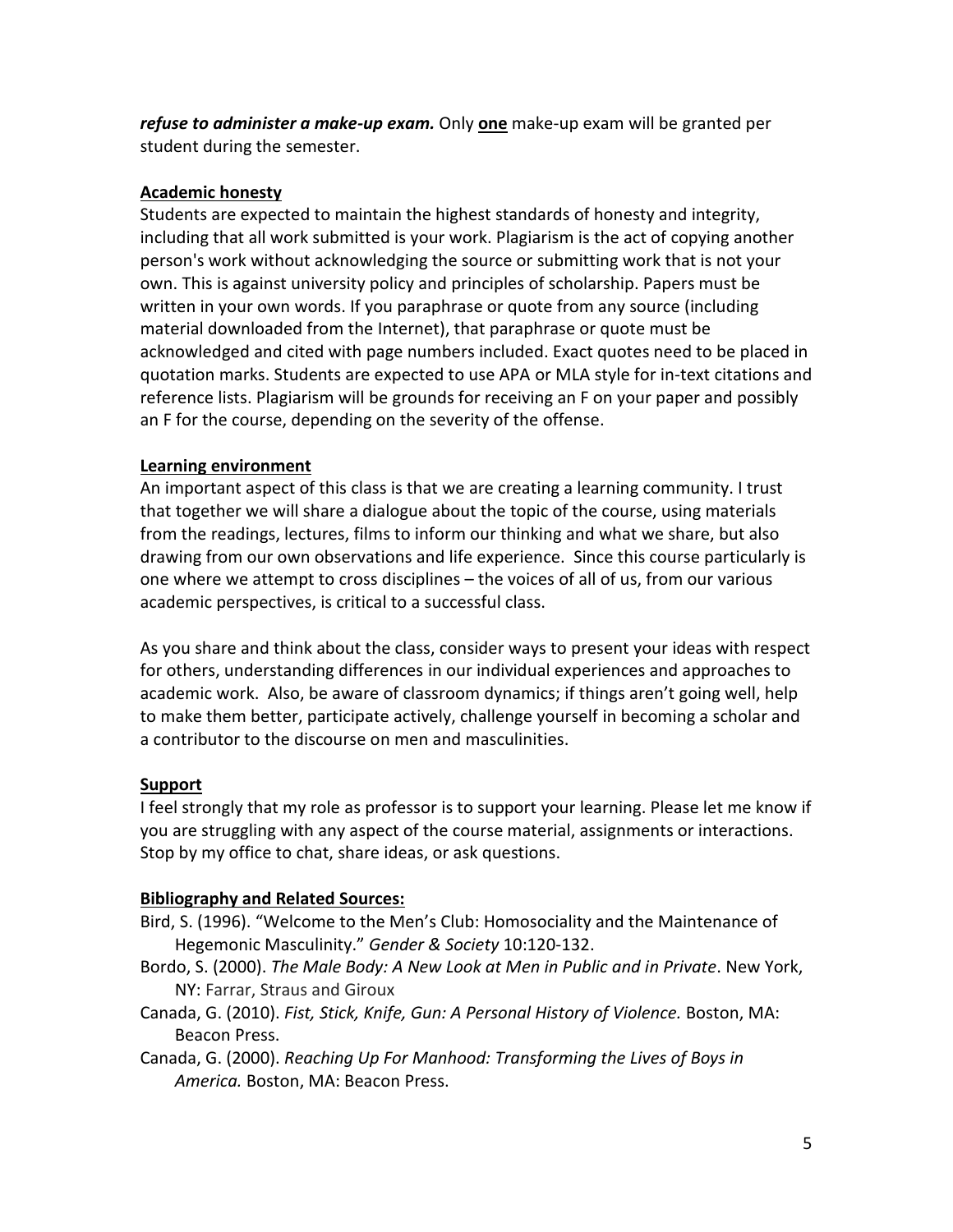- Chia, M. & Abrams, D. (1996). *The Multi-orgasmic Man: How any Man can Experience Multiple Orgasms and Dramatically Enhance his Sexual Relationship.* San Francisco, CA: Harper
- Dekeseredy, W.S., and M. D. Schwartz. (2005). "Masculinities and Interpersonal Violence." Pp. 351-366 in *Handbook of Studies on Men & Masculinities*, edited by MS Kimmel, J. Hearn, and RW Connell. Thousand Oaks, CA: Sage.
- Eng, D. (2001). *Racial Castration: Managing Masculinity in Asian America.* Durham, NC: Duke University Press.
- Grazian, David. (2007). "The Girl Hunt: Urban Nightlife and the Performance of Masculinity." *Symbolic Interaction* 30:221-243.
- Greene, M. (2014). *Remaking Manhood: The Modern Masculinity Movement: Stories from the Front Lines of Change*. New York: Think Play Partners.
- Halbertstom, J. (1998). *Female Masculinity.* Durham, NC: Duke University Press.
- Katz, J. (2006). *The Macho Paradox: Why Some Men Hurt Women and How All Men Can Help*. Naperville, IL: Sourcebooks, Inc.
- Kimmel, M. S. (2011). *Manhood in America: A Cultural History*. New York: Oxford University Press.
- Kimmel, M. S. (2008). *Guyland: The Perilous World Where Boys Become Men.* New York: Harper.
- Kimmel, M. S., and Messner, M. A. (2013). *Men's Lives* (9th edition). Boston: Pearson Education/Allyn & Bacon.
- Kindlon, M., & Thompson, D. (2000). *Raising Cain: Protecting the Emotional Life of Boys.*  New York, NY: Ballentine.
- Levant, R., & Pollack, W. (2003). *A New Psychology of Men*. New York, NY: Basic Books.
- Lois, J. (2003). *Heroic Efforts: The Emotion Culture of Search and Rescue Volunteers*. New York: New York University Press.
- Mahalik, J. R., Addis, M. E., Kilmartin, C., and O'Neil, J. M. (2013). Complexities and Challenges when Teaching the Psychology of Men: Four Experienced Professors Discuss their Pedagogical Process. *Psychology of Men and Masculinity* 14, 3: 248- 255.
- McLaren, A. (2007). *Impotence: A Cultural History.* Chicago, IL: University of Chicago Press.
- Messner, M. (1990). "When Bodies are Weapons: Masculinity and Violence in Sport." *International Review for the Sociology of Sport* 25:203-218.
- Neal, M. A. (2006). *New Black Man*. New York, NY: Routledge.
- Nelson, J. B. (1988). *The Intimate Connection: Male Sexuality, Masculine Spirituality.*  Nashville, TN: Presbyterian Publishing Corporation.
- O'Neil, J. M. (2013). Gender-role Conflict Research Thirty-years Later: An Evidencebased Diagnostic Schema. *Journal of Counseling and Development* 91, 4: 490- 498.
- Pascoe, C. J. (2011). "*Dude, You're a Fag:" Masculinity and Sexuality in High School*. Berkeley, CA: University of California Press.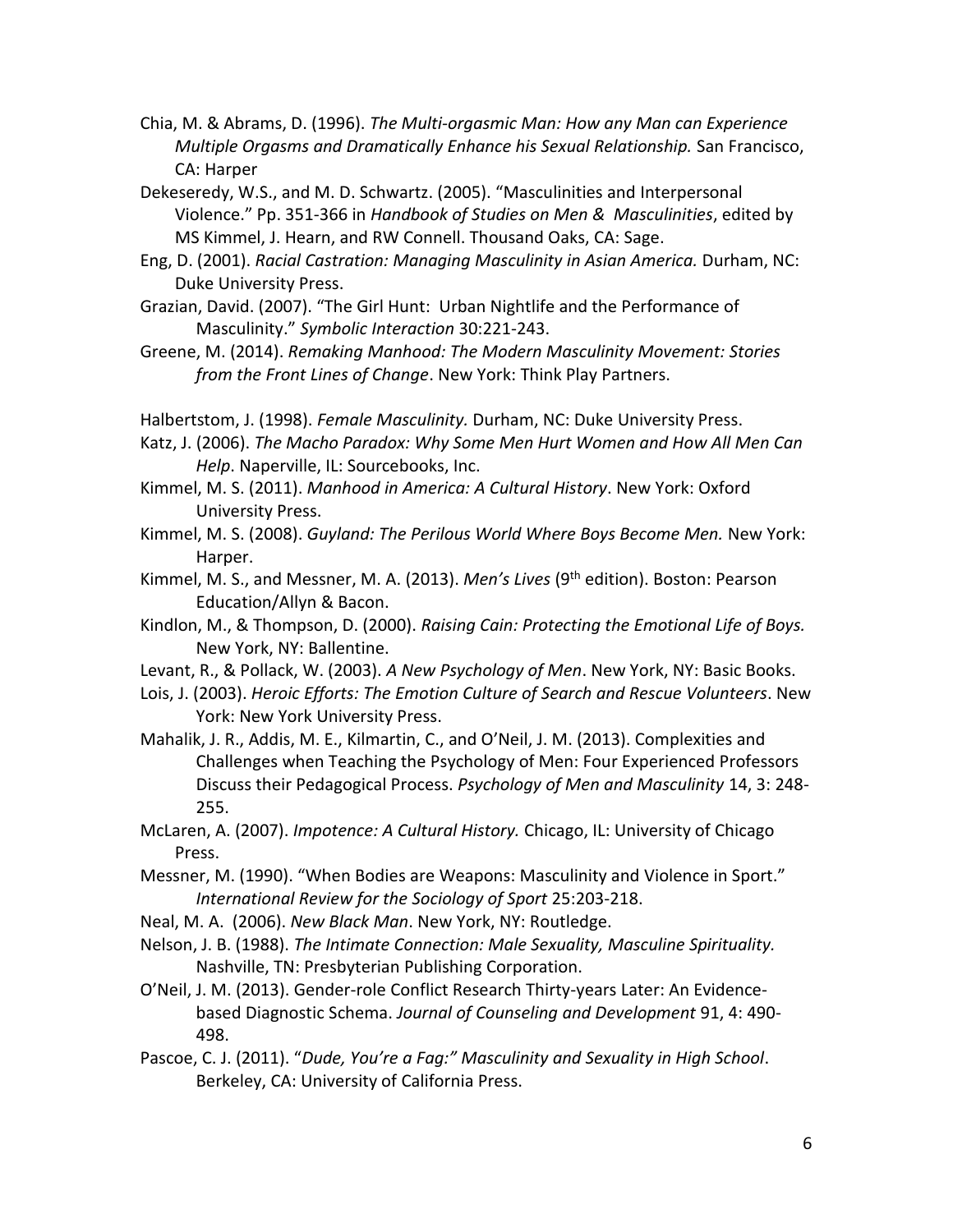- Real, T. (1998). *I Don't Want to Talk About It: Overcoming the Secret Legacy of Male Depression.* New York, NY: Scribner.
- Ridgeway, C. L. and Smith-Lovin, L. (1999). "The Gender System and Interaction." *Annual Review of Sociology* 25:191-216.
- Risman, B. (2004). "Gender as a Social Structure: Theory Wrestling with Activism." *Gender & Society* 18:429-450.
- Schlit, K. (2011). *Just One of the Guys? Transgender Men and the Persistence of Gender Inequality*. Chicago, IL: University of Chicago Press.
- Schrock, D and Schwalbe, M. (2009). "Men, Masculinity, and Manhood Acts." *Annual Review of Sociology* 35:277-295.
- Smiler, A. (2012). *Challenging Casanova: Beyond the Stereotype of the Promiscuous Young Male*. San Francisco, CA: Jossey-Bass.
- Vaccaro, C., Schrock, D., and McCabe, J. (2011). "Managing Emotional Manhood: Fighting and Fostering Fear in Mixed Martial Arts." *Social Psychology Quarterly* 74: 414-437
- Watson, E., and Shaw, M. E. (2011). *Performing American Masculinities: The 21st Century Man in Popular Culture*. Bloomington, IN: Indiana University Press.
- Wexler, D. B. (2009). *Men in Therapy: New Approaches for Effective Treatment.* New York, NY: Norton.

*There are a number of articles and books on men/masculinity available at the library. The best on-line source for a men's studies bibliography is <http://mensbiblio.xyonline.net/>*; additional sources for other men's studies related material can be found at the following: [www.mensstudies.org.](http://www.mensstudies.org/)

## **Tentative Schedule of Topics and Assignments SOC 410: Men and Masculinities**

### *Week 1*

Introductions, overview and some initial thinking about the idea of men, boys, guys… *Question: What's feminine? What's masculine? -- The meaning of gender in everyday life Film: Stand by me.*

### *Week 2*

Topic: Locating masculinity: The setting, the time, and place of male-ness Readings Burroughs: *Tarzan* – first 1/3 of book Reeser: Masculinities in Theory – Introduction, pp 1-16 Handout: Brannon: *Why men become men, and other theories* (handout) & Heasley/Sappington: *Men changing the male role.*

# *Films/video:*

Tarzan – the cartoon – on imaging masculinity and Tarzan – cartooning masculinity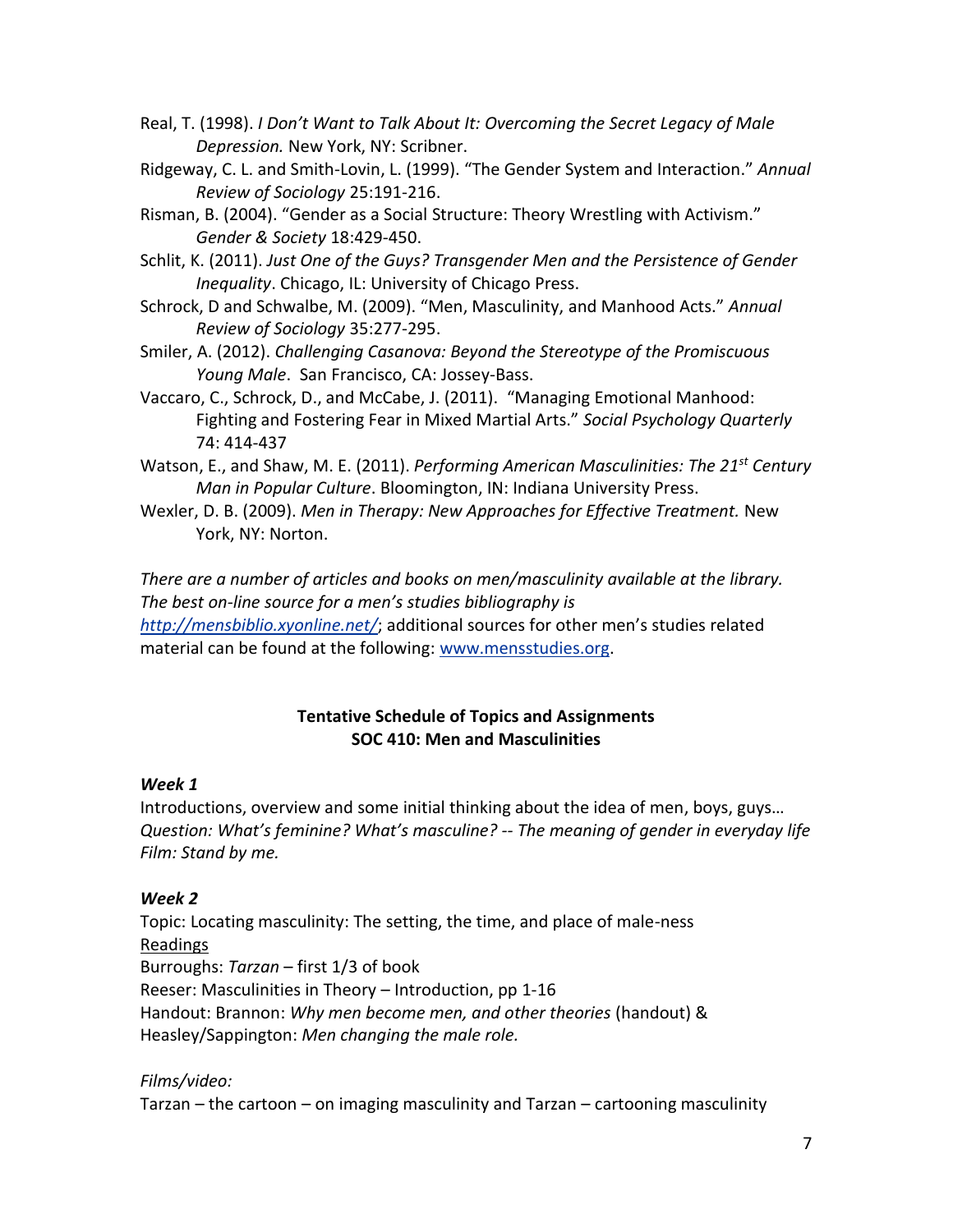Thompson: *Raising Cain* – on psychology of masculinity/ part 1 20/20 program: "Gentle boys"

#### *Week 3*

Masculinities in context – the process of becoming… Readings: Burroughs - Tarzan - 2<sup>nd</sup> third of book Reeser: Masculinities in Theory – Chapter 1: Theorizing Masculinity – pp 17-54

E-reserve:

Kimmel: "Birth of the Self-Made Man" – from Kimmel, M. *Manhood in America*

*Films/video:*

Thompson: *Raising Cain* – on psychology/ part 2

#### *Week 4*

Masculinities in relation-fathers and sons, mothers and sons… Readings: Tarzan: Finish Reeser: Chapter 2: Social masculinity in triangulation – pp 55-71 Miller: *Death of a Salesman* (first half- or so)

E-reserve: Coltrane, Scott: "Fathering: Paradoxes, contradictions and dilemmas"

Video: *- A father's journey – (tentative title)*

### *Week 5*

Masculinities in relation…men's relationship with self, friends… Readings: Miller: *Death of a Salesman* (finish) e-reserve: Crane and Crane-Seeber: "The four boxes of gendered sexuality: good girl/bad girl and tough guy/sweet guy NY Times: "The Man Date" (e-reserve) Messner – "Becoming 100% straight" (e-reserve)

Film: *Five friends*

#### *Week 6*

The sexuality of masculinity Readings: Reeser: Chapter 3: Sexing masculinity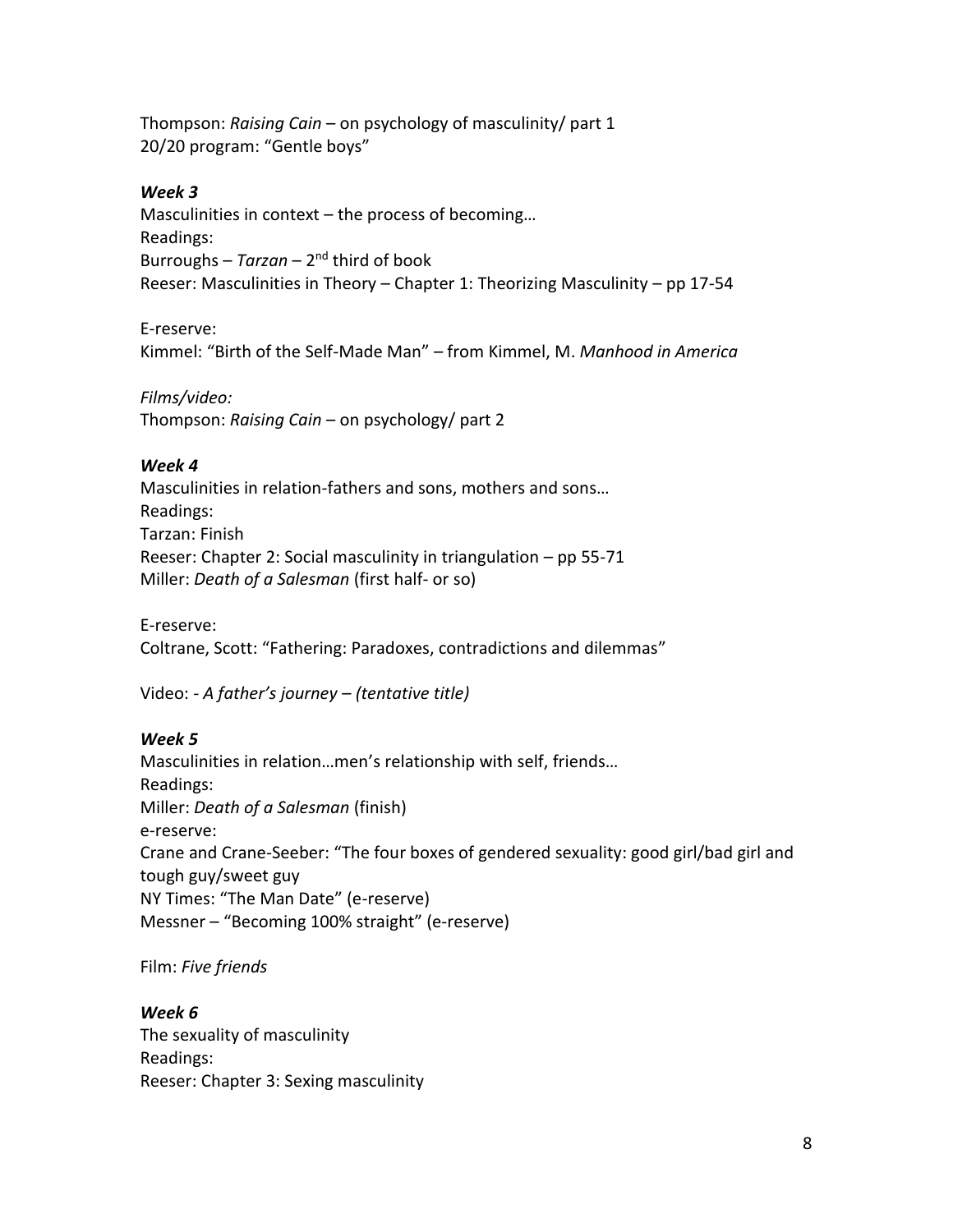E-reserve: Frankel – "Hands off! The taboo surrounding males first ejaculation" McLaren – Introduction to *Impotance: A sexual history* Herdt: "Semen transactions in Sambia culture" – e-reserve

Film: *Finding our way*

*Week 7*

Reeser: Chapter 4: Theorizing the male body

Poem: "Male nipples" (handout) Cooper and Baker - "The sensual man"

Johnson – "Phenomenology of the black body" Friedman – "The demon rod" from: *A mind of its own: a cultural history of the penis)* Pollack: "The unkindest cut" Salon Updike: "The disposable rocket"

Speaker: Dr. Christian Vacarro – on Cage Fighting

*Week 8*

Focus: Contextualized masculinities

Reading: Reeser: Chapter 5: Masculinity in disguise

Canada: *Fist, Stick, Knife, Gun* (first ½ of book) Wood: "A swift knife marks a special day for a village's boys" - NYTimes

*Film: Tentative: Restrepo: One Platoon, One Valley, One Year*

*Week 9*  Focus: Queering masculinities

Readings: Reeser: Chapter 6: Non-male masculinities Canada: *Fist, Stick, Knife, Gun* (2nd ½ of book)

e-mail attachment: Heasley: "Crossing the borders of gendered sexualities" Halberstam: "An introduction to female masculinity"

*Week 10*  Focus: *The race of masculinity*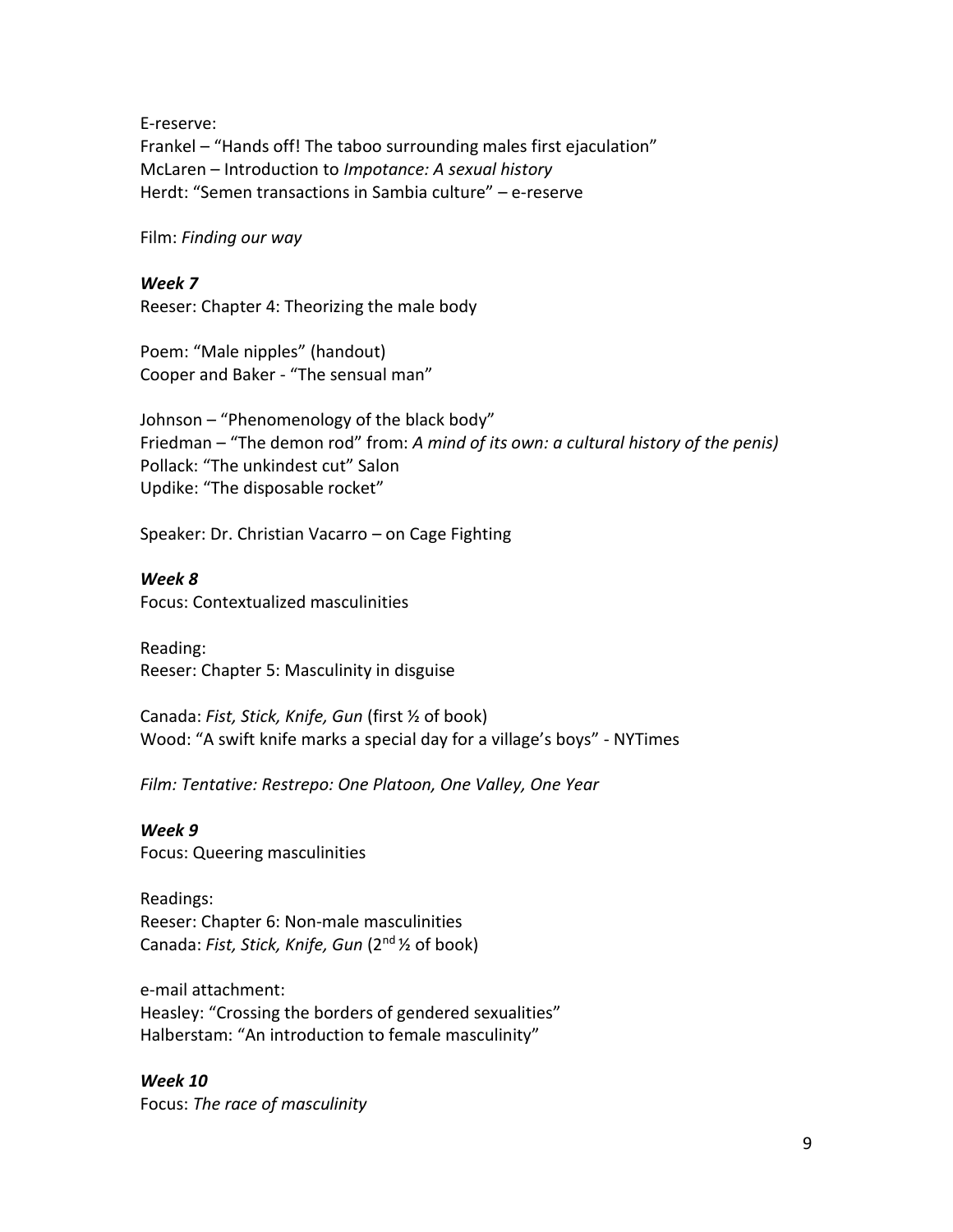Readings: Reeser: Chapter 7: *Masculinity and racialized subjectivities*

e-mail attachments:

Schaef: "Fitting in: the white male system and other systems in our culture" hooks: "Reconstructing black masculinity"

*Film: Hip Hop OR Tough Guise*

*Week 11*  Focus: Masculinity's challenges

Readings: Reeser: Chapter 8: Masculinity and the Nation

e-mail attachments Beneke: from *Men on Rape –* Introduction and chapter 1 (e-reserve) Borger: "Sacrificing the kids" (Mormon sect accused on abandoning 1000 teen boys) – **Salon** Kupers: *Pornography and masculinity*  Karmasiewicz: "The campus crusade for guys" (Salon) – e-reserve Elliott: "Where boys grow up to be Jihadis" (NY Times) – e-reserve

Film: Brod: *Asking for it: The ethics and erotics of sexual consent*

### *Week 12*

Organized (and re-organizing) masculinities

Readings: Reeser: Chapter 9: Interracial masculinities

e-mail attachment: Anderson – "Openly gay athletes: contesting hegemonic masculinity in a homophobic environment Herold: "Straight jacket of my homophobia" *Additional readings to be assigned.*

*Week 13* Contested masculinities No assigned readings Film: *Tuesdays with Morrie*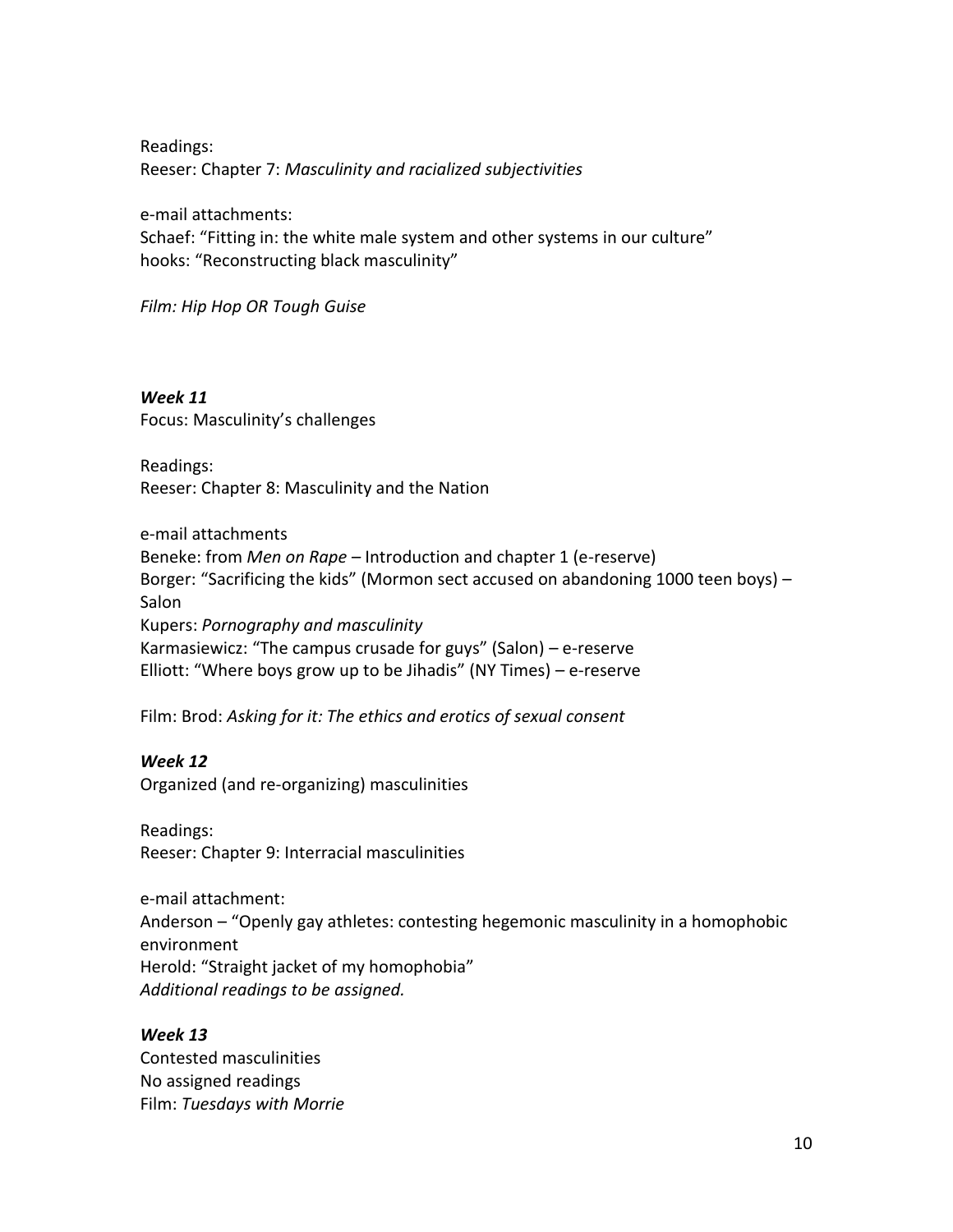*Project presentations Part I*

*Week 14 Project presentations Part II*

*Week 15 – Class meets 2:45-4:45 during exam week Visioning New masculinities – turn in one page "vision" Final papers due at the beginning of class, attendance is required. Project presentations Part III*

### **Guidelines for writing papers for Men and Masculinities**

The writing assignments are intended to help you reflect your critical thinking about the course material. Your writing will ideally include reference to and use of (1) core theories and concepts, (2) the language of the course, (3) the ideas presented in course material – readings, lecture, film, discussions.

A good paper will:

- Make clear that you have read all the assigned readings and have thought about and can use the ideas, concepts and theories from lecture, discussions, films, readings
- Display an ability to make connections between/among the readings and class materials; generally, pay more attention to *using* the ideas, concepts, theories you've read or heard in class rather than just repeating them
- Provide insight about your own thinking based on your analysis. Recall that analysis is about critical thinking based on theory and research; it is different from "opinion" which is a position a person might take based on a 'feeling" they have (consider how an *opinion* about the weather is very different from an analysis about, for instance, climate change).
- Be well written, reflecting a quality of presentation both in quality of writing as well as appearance. (Note that simple things, like stapling your paper, using dark/black ink, cover sheet, title that represents the topic or focus of your paper are appropriate/

Overall the papers should display a sophisticated understanding of the material, rather than a "report" about what you read or observed. Every paper is about what you *think* about what you read, displaying your ability to use course material to pursue your analysis.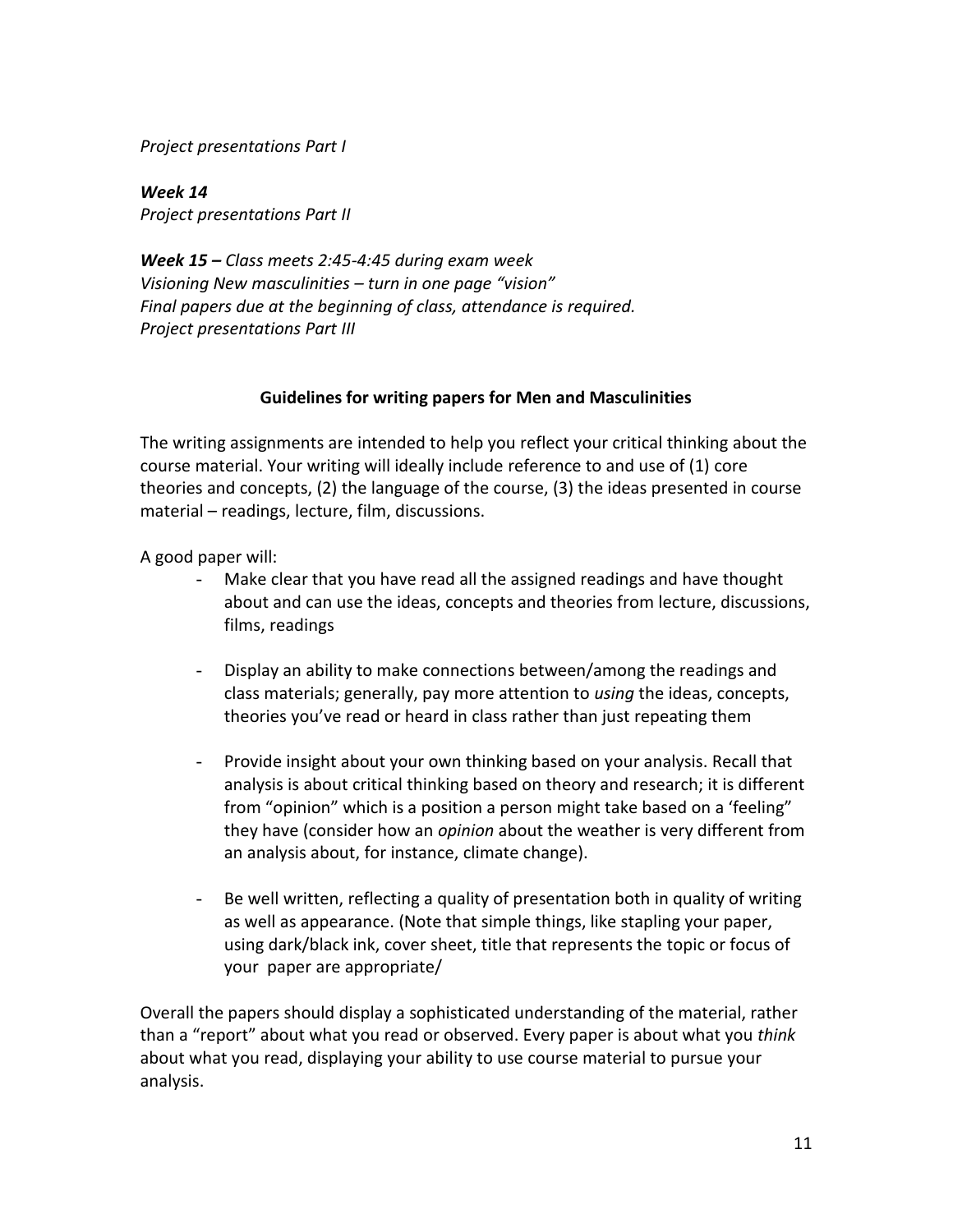Use appropriate citations, use APA Guidelines for formatting the papers.

*Use the language of the course. Use the ideas of the course.* You don't need to agree with any particular writer or presentation, concept or theory, but you do need to display that you *know* and understand the material and that you can use it to develop your own analysis.

Finally, avoid writing your paper at the last minute. The paper needs to be an informed, intelligent, and insightful discussion of the topics generated from the course materials. Be certain to cite your references appropriately. In general, avoid writing a paper that is anything less than an intelligent discussion of the readings and related course materials.

### **Course Project for Men and Masculinities**

The final project is an opportunity for you to share your own critical and creative thinking and insight on the topic of men and masculinities. As a synthesis course, the intention has been to explore the subject from a range of angles. This project invites you to continue this process through your own academic discipline or interest – whether it is the arts, literature, personal essay, social sciences, or another field. Below are some points to consider in doing your project.

#### *Consider your interest*

This paper/project is intended to be yours. Consider a topic that will help you grow intellectually, emotional, or spiritually in critically examining the topic of men and masculinities. You might consider what you can explore and write about, for instance, that will help you as you become a teacher, physician, counselor, manager, artist, parent, or intimate partner. You might consider a topic or focus that will help you personally as you pursue life in a world of men and boys, or that will help you explore the meaning of masculinity on a purely intellectual basis – from cross-cultural or historical perspectives.

### *Go for depth*

Whatever direction your project takes, pursue a depth of understanding the topic. This requires that you draw on theories and concepts covered in class; it means drawing on analysis developed by other authorities who study the topic. Do a literature search in your own discipline, gathering information from experts. Avoid "opinion" and pursue *analysis and interpretation*.

### *Go for understanding self*

Bring yourself into your project. What does it mean to you to study what you are studying, why are your pursuing this topic? What are you learning? What is left undone, what more would you want to know? How can you use the information in your life? Consider these questions as you develop the focus of your final paper/project.